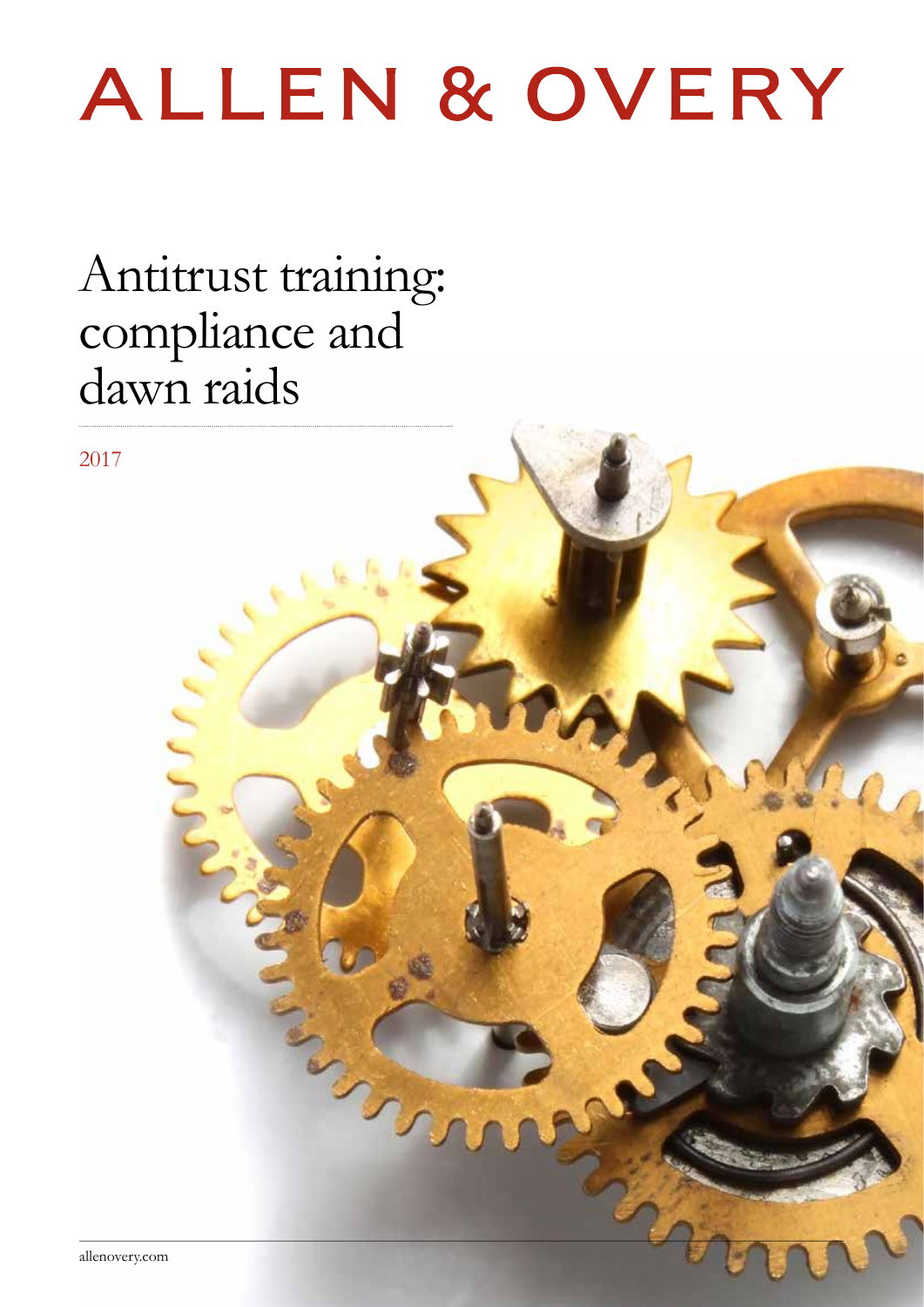## The importance of antitrust compliance

In the current climate, compliance continues to play a prominent role for companies with cross-border operations.

Having an effective compliance policy and culture in place is vital for the prevention of anti-competitive conduct. Given the proliferation of antitrust regimes and the growing magnitude of penalties, multinational companies should ensure that their compliance efforts meet the highest standards.

We work with our clients to ensure that issues do not arise in the first place by devising risk management policies and compliance programmes. This involves developing and updating guidelines, delivering training, and hosting interactive workshops.

We can also help to carry out in-depth audits where anti-competitive conduct is suspected, or as part of a due diligence process. In the event of a dawn raid, it is essential that the company is fully prepared. We can work with you to develop tailored procedures and step-by-step guides on how to manage a raid, and can test those procedures in practice by carrying out simulated inspections.

*"Excellent service! The lawyers are thorough and the quality of work is really high."*

Chambers Global 2016

*"Allen & Overy pound-for-pound has one of the most highly acclaimed competition practices in the world."*

Global Competition Review 2016

*"The firm is an outstanding adviser on competition law matters, with a combination of high-quality expertise and availability in all circumstances."*

Chambers Global 2016

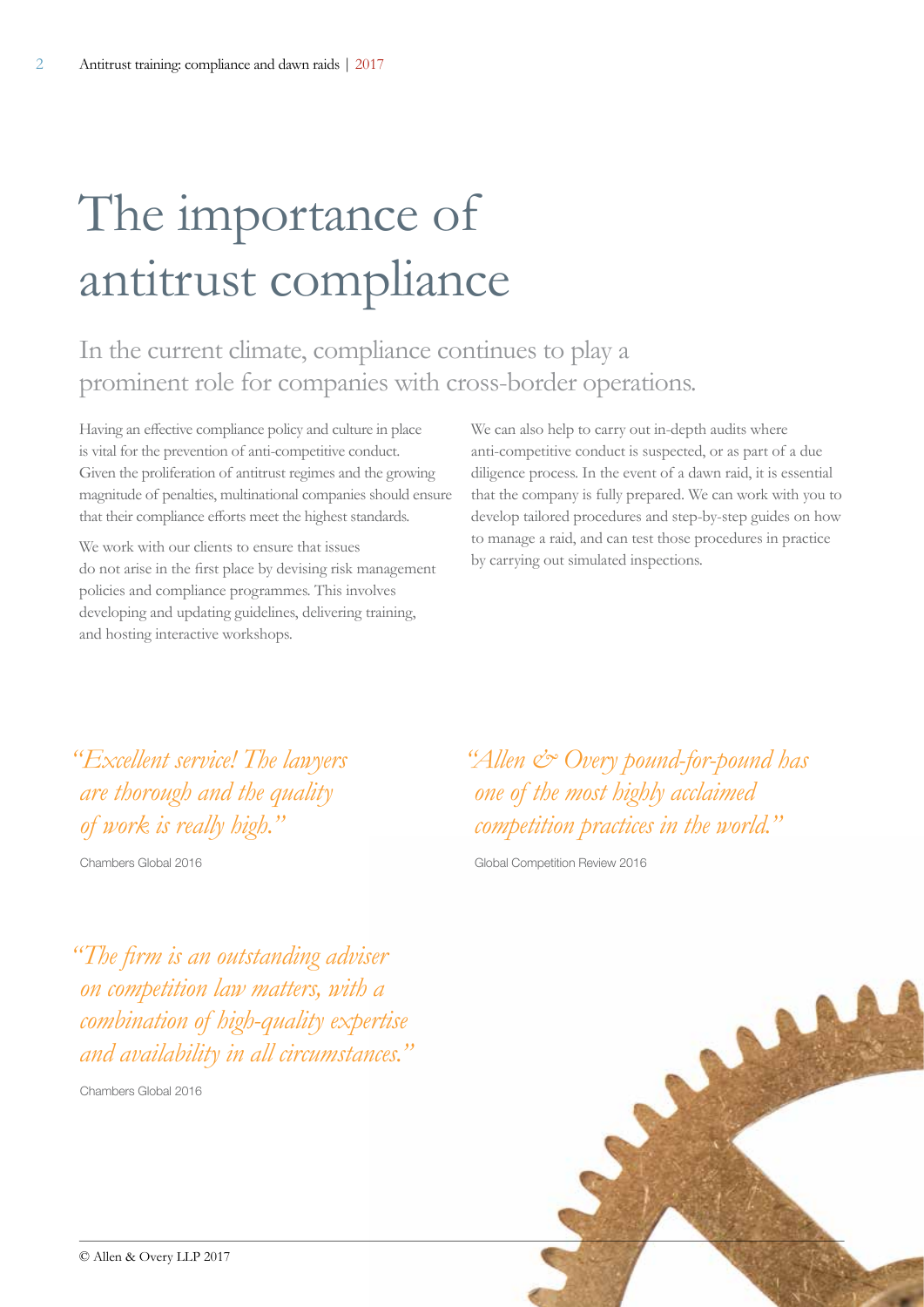## Developing effective, bespoke antitrust compliance programmes

Having fully trained staff and compliance materials will help ensure your business is equipped to deal with any issues that may arise.

In our experience, the most successful programmes are tailored to meet the specific business and geographic needs of our clients. They take a risk-based approach, identifying the key areas in the business where antitrust concerns are most likely to arise. We help our clients develop international or national compliance programmes, encompassing:

- Guidance on the basic principles of competition law set out in an accessible format
- Checklists of 'dos and don'ts' that cover dealing with competitors, suppliers and customers
- Answering tailored FAQs
- Guidelines on how to stay on the right side of the line when attending trade association or industry meetings
- Practical tips on managing documents and communications in order to avoid potential antitrust pitfalls

Our materials are user friendly, use relevant real-life practical examples, and outline to executives what they can do as well as what is prohibited.

Regular training is a vital component of any compliance programme. We offer the following, tailored according to the role of attendees and the issues they are likely to face:

- Periodic seminars (these can be conducted in-person or remotely) to educate staff on the basics of antitrust law and how to comply
- Presentations on how to handle antitrust investigations and how to devise a strategic response.

### *Winner 2016, GCR Behavioural Matter of the Year Europe (Agency)*

Global Competition Review 2016

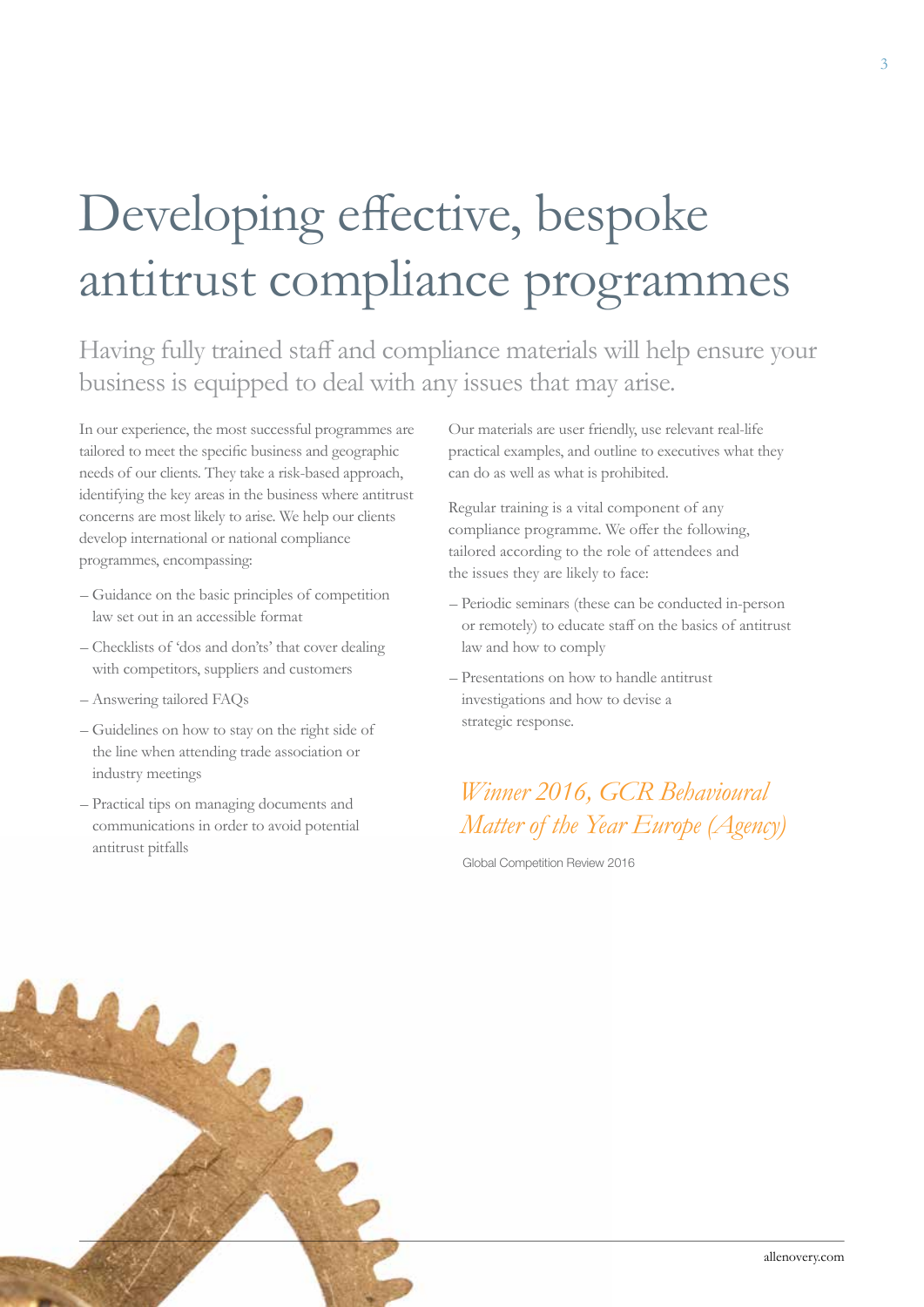## Being prepared in the face of a dawn raid

### Knowing what to expect from the authorities during a dawn raid is essential to mitigate risk.

We can help you develop a dawn raid procedure, taking you and your employees step-by-step through the formal process, from instructions for reception staff who will be the first to encounter the investigators, to how those in charge should deal with inspectors and manage the internal team.

We offer a suite of training solutions to suit specific business needs, including:

- A short webinar or seminar on the practical steps to follow in the event of a dawn raid
- A mock dawn raid to put the training into practice and identify any gaps in internal procedures
- Interactive training on key aspects of a dawn raid, including how to shadow inspectors, and handling interviews and electronic searches

Should an investigation be launched, we have extensive experience in assisting our clients, including:

- Attending dawn raids to ensure that the company's rights are being preserved
- Challenging dawn raid procedures in court
- Conducting audits (including reviews of documents seized, and interviews) on a national and/or multi-jurisdictional basis
- Preparing post-dawn raid strategies and defending cases

We can also assist with internal audits in the event that anti-competitive conduct is suspected.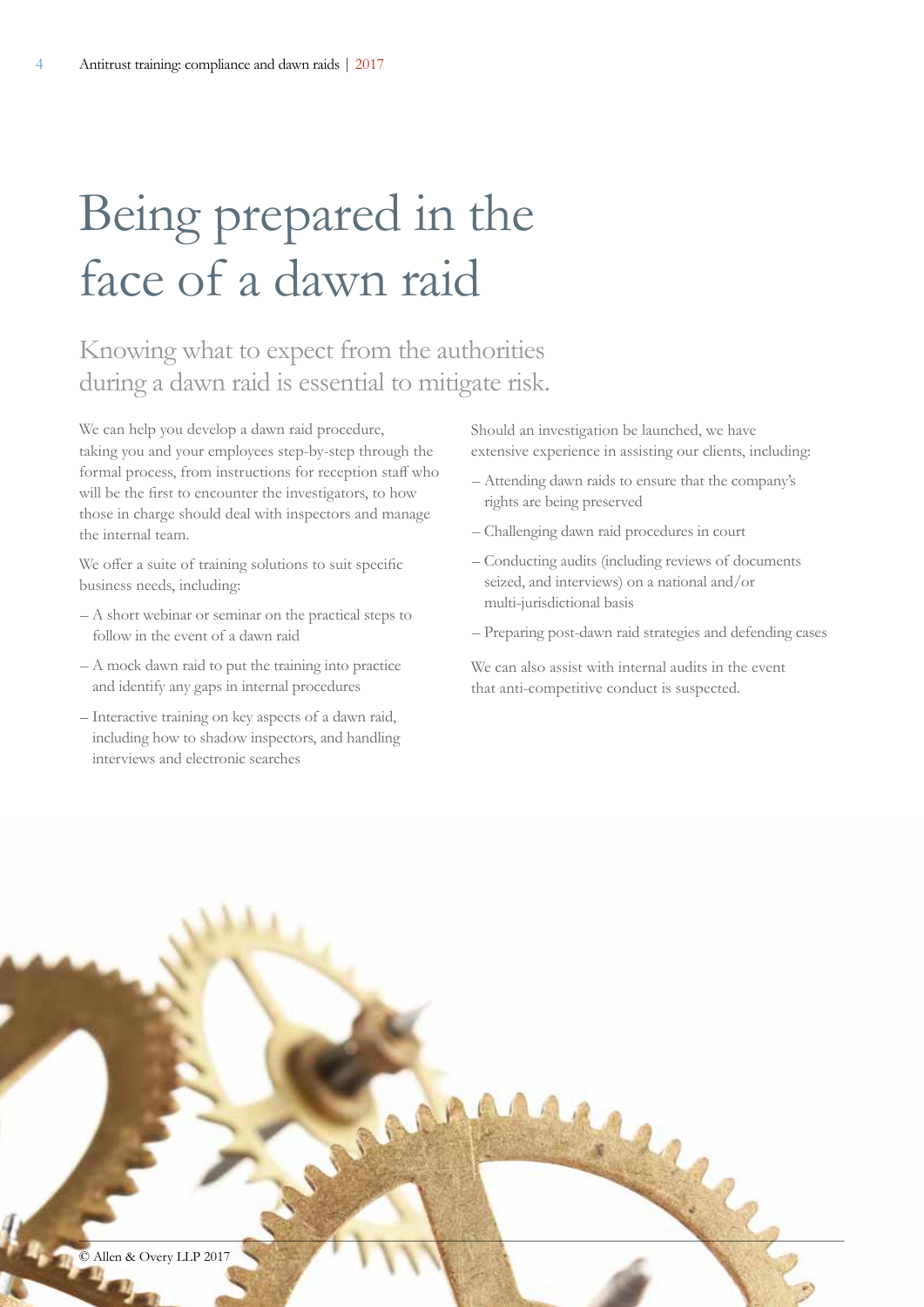## Online tools at your disposal when you need them

We provide our clients with a range of online tools that are accessible to them 24 hours a day.

### Antitrust practice guides:

A set of guides, aimed at in-house counsel, covering three important areas of competition law in relation to liability: leniency, individual liability and private enforcement. The guides set out the relevant rules across the EU, the U.S., China and Japan, key EU Member States (including Austria, Belgium, Czech Republic, France, Germany, Hungary, Italy, the Netherlands, Poland, Portugal, Slovakia, Spain, Sweden and the UK) as well as Russia, Switzerland and Turkey.

The guides can be used to provide a comprehensive description of the rules in a particular jurisdiction and to produce comparisons between the rules and regulations in different jurisdictions.

### Antitrust dawn raid guides:

Our bespoke website contains jurisdictional guides giving emergency assistance to employees in the event that the company becomes the target of a dawn raid by the European Commission, the U.S. Department of Justice, China's MOFCOM, or a number of other competition authorities in the EU and beyond.



#### The areas covered are:

– Leniency: describing the various leniency regimes which allow "whistleblowing" companies to reduce or even be immune from fines for anti-competitive conduct (and, in particular, cartels)

– Individual Liability: a comparison of the rules in relation to whether an individual may face civil (or even criminal) sanctions for breach of the antitrust rules

– Private Enforcement: which considers the extent to which private actions for damages can be brought by third parties as a result of a breach of the competition laws



The guide sets out the main features of an inspection by the relevant competition authority, including:

- What happens when the inspectors arrive
- How the inspectors may obtain evidence, and
- The powers the inspectors may exercise.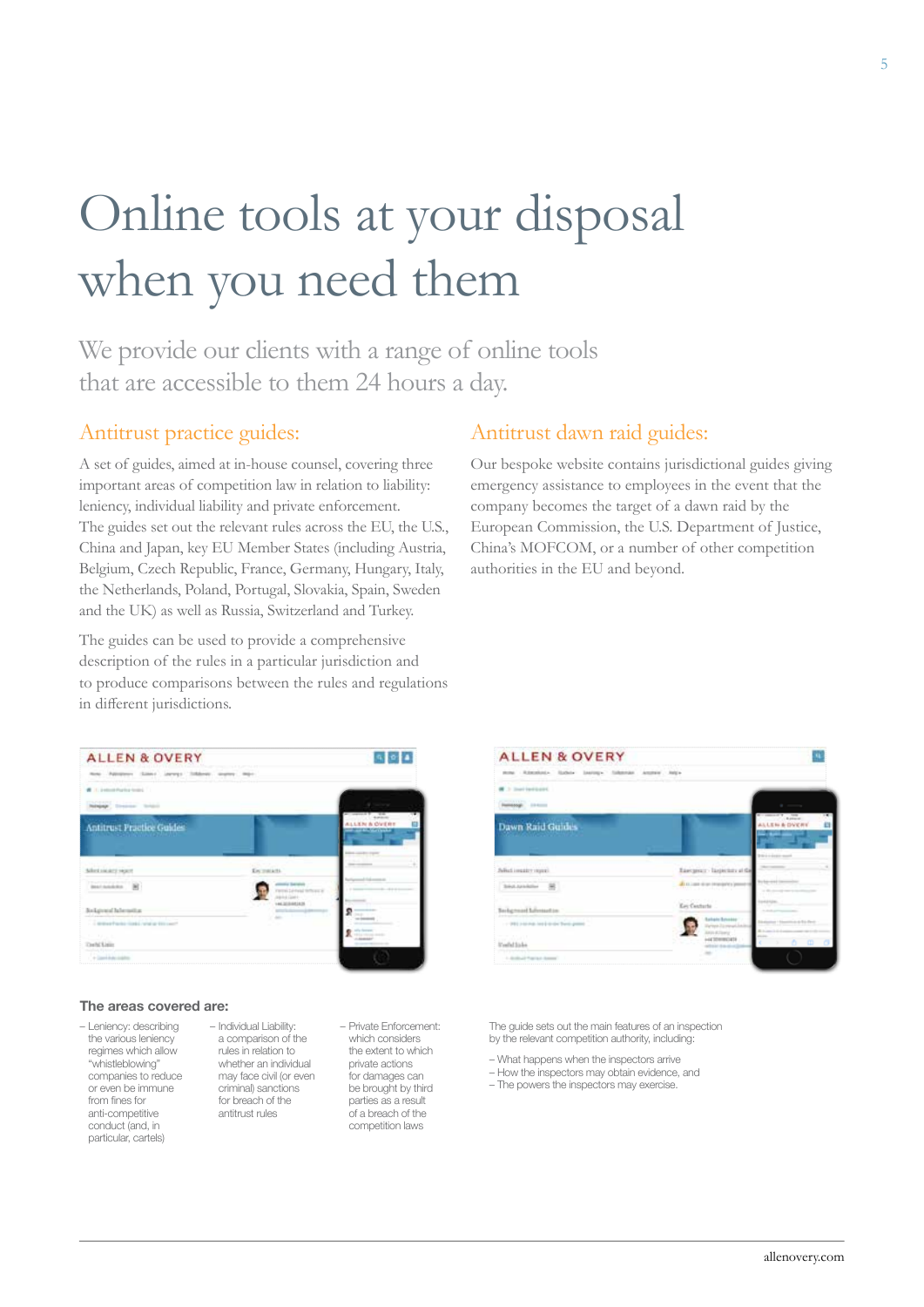## Our global team: key facts

#### **Agency insight**

Our team includes former officials who have served with the EC, the U.S. Department of Justice and Federal Trade Commission, China's MOFCOM and other competition agencies at EU Member State level and worldwide. In addition we have several non-governmental advisers to the International Competition Network of competition authorities and a former president of the International Bar Association, a director and founding member of the IBA's global forum on competition and the European Union co-ordinator for the IBA.

We understand the authorities' procedures and give clients a wide range of tried and tested defence strategies.

#### **Geographic and cultural proximity**

We have one of the most extensive competition networks in the world, meaning we can provide you with both co-ordinated cross-jurisdictional and local advice on compliance and dawn raid matters.

With over 100 specialists based in 18 offices serving four continents – Asia, Australia, Europe and North America – A&O is the first choice for major companies seeking advice on their global compliance and dawn raid strategies.

We are not aware of any other firm with market-leading teams and deep coverage on all four continents. As such we combine the efficiency of a global practice with local depth of expertise.

We stand ready with dedicated experts wherever you are based to assist you in the event of a possible raid or investigation.

*" 'Allen & Overy is an international law firm with an excellent understanding of local knowledge both legal and cultural', one client says."*

IFLR1000 (Competition) 2015

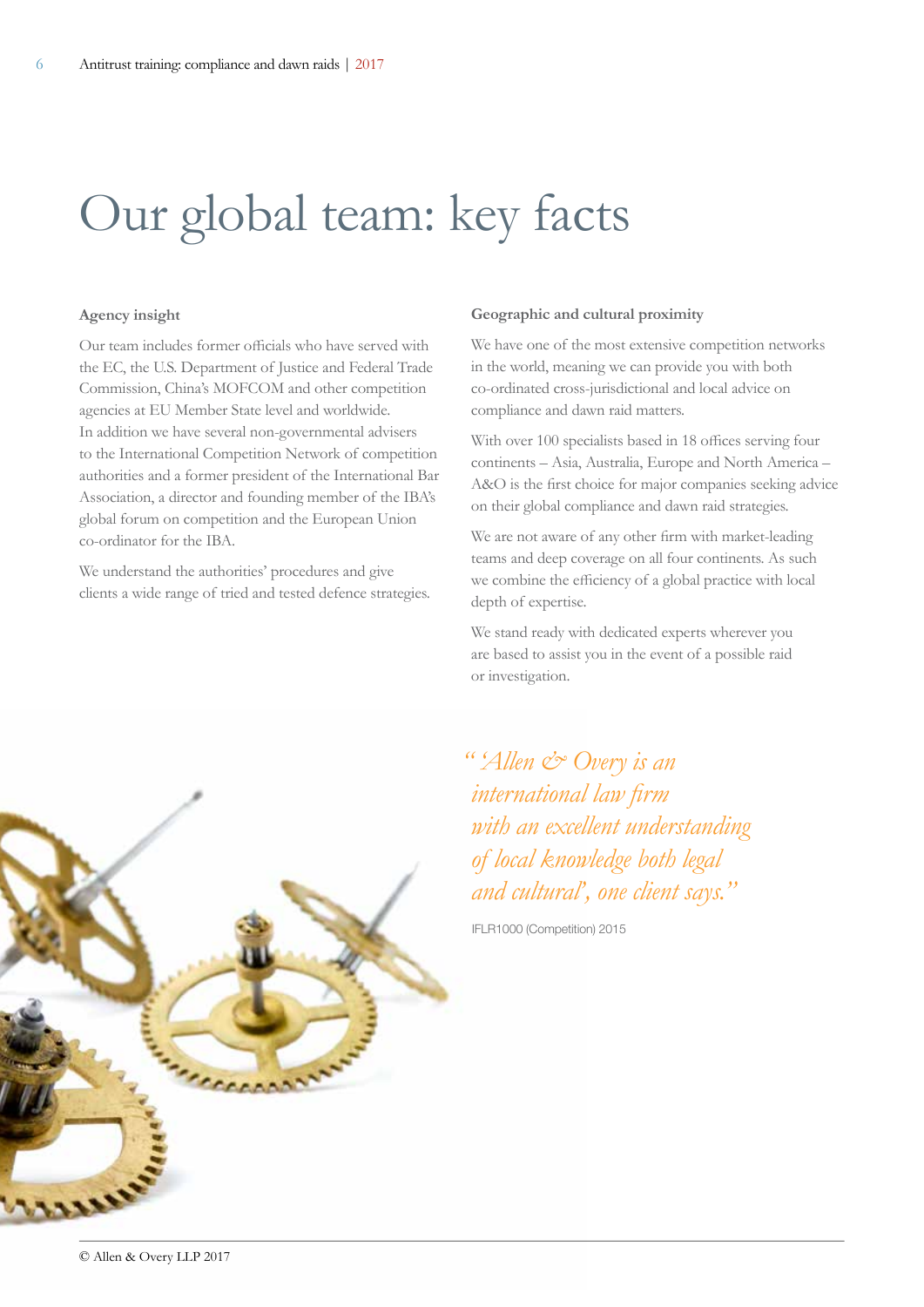## Key contacts

### North America

### Europe

#### U.S.

Todd Fishman Partner – New York Tel +1 212 756 1130 todd.fishman@allenovery.com

Elaine Johnston Partner Co-head Antitrust – New York Tel +1 212 610 6388 elaine.johnston@allenovery.com

John Roberti Partner – Washington, D.C. Tel +1 202 683 3862 john.roberti@allenovery.com

### Asia Pacific

#### Australia

Peter McDonald Partner – Sydney Tel +61 2 9373 7582 peter.mcdonald@allenovery.com

#### China

Charles Pommiès Counsel – Beijing Tel +86 10 6535 4188 charles.pommies@allenovery.com

#### Hong Kong

François Renard Foreign Registered Lawyer – Hong Kong Tel +86 138 1013 6350 francois.renard@allenovery.com

#### Belgium

Dirk Arts Partner – Brussels Tel +32 2 780 2924 dirk.arts@allenovery.com

Michael Reynolds Of Counsel – Brussels/ Washington, D.C. Tel +32 2 780 2950 michael.reynolds@allenovery.com

Jürgen Schindler Partner – Brussels/Hamburg Tel +32 2 780 2920 juergen.schindler@allenovery.com

Vanessa Turner Partner – Brussels Tel +32 2 780 2957 vanessa.turner@allenovery.com

#### Czech Republic

Iva Bilinska Associate – Prague Tel +420 222 107 113 iva.bilinska@allenovery.com

Ivana Halamova Dobiskova Senior Associate – Prague Tel +420 222 107 137 ivana.halamova-dobiskova @allenovery.com

#### France

Florence Ninane Partner – Paris Tel +33 1 40 06 5322 florence.ninane@allenovery.com

Michel Struys Partner – Brussels/Paris Tel +33 1 40 06 5035 michel.struys@allenovery.com

#### Germany

Ellen Braun Partner – Hamburg Tel +49 40 82 221 2137 ellen.braun@allenovery.com

Boerries Ahrens Partner – Hamburg Tel +49 40 82 221 2124 boerries.ahrens@allenovery.com

#### Hungary

Tibor Szanto Counsel – Budapest Tel  $+36$  1429 6037 tibor.szanto@allenovery.com

#### Italy

Emilio De Giorgi Counsel – Milan Tel +39 02 2904 9492 emilio.degiorgi@allenovery.com

#### **Netherlands**

Yvo de Vries Partner – Amsterdam Tel +31 20 674 1772 yvo.devries@allenovery.com

Leigh Hancher Of Counsel – Amsterdam Tel +31 20 674 1122 leigh.hancher@allenovery.com

Tom Ottervanger Of Counsel – Amsterdam Tel +31 20 674 1758 tom.ottervanger@allenovery.com

Kees Schillemans Partner – Amsterdam Tel +31 20 674 1649 kees.schillemans@allenovery.com

#### Poland

Marta Sendrowicz Partner – Warsaw Tel +48 22 820 6255 marta.sendrowicz@allenovery.com

#### Romania

Valentin Berea Partner – Bucharest Tel +40 31 405 7777 valentin.berea@allenovery.com

#### Slovakia

Juraj Gyarfas Senior Associate – Bratislava Tel +421 259 202 406 juraj.gyarfas@allenovery.com

#### Spain

Antonio Martinez Partner – Madrid Tel +34 91 782 9952 antonio.martinez@allenovery.com

#### Turkey

Emre Onal Counsel – Istanbul Tel +90 212 371 2965 emre.onal@allenovery.com

#### United Kingdom

Alasdair Balfour Partner – London Tel +44 20 3088 2865 alasdair.balfour@allenovery.com

#### Antonio Bavasso

Partner Co-head Antitrust – London/Brussels Tel +44 20 3088 2428 antonio.bavasso@allenovery.com

Mark Friend Partner – London Tel +44 20 3088 2440 mark.friend@allenovery.com

Jonathan Hitchin Partner – London Tel +44 20 3088 4818 jonathan.hitchin@allenovery.com

Dominic Long Partner – Brussels/London Tel +44 20 3088 3626 dominic.long@allenovery.com

Philip Mansfield Partner – London/Brussels Tel +44 20 3088 4414 philip.mansfield@allenovery.com